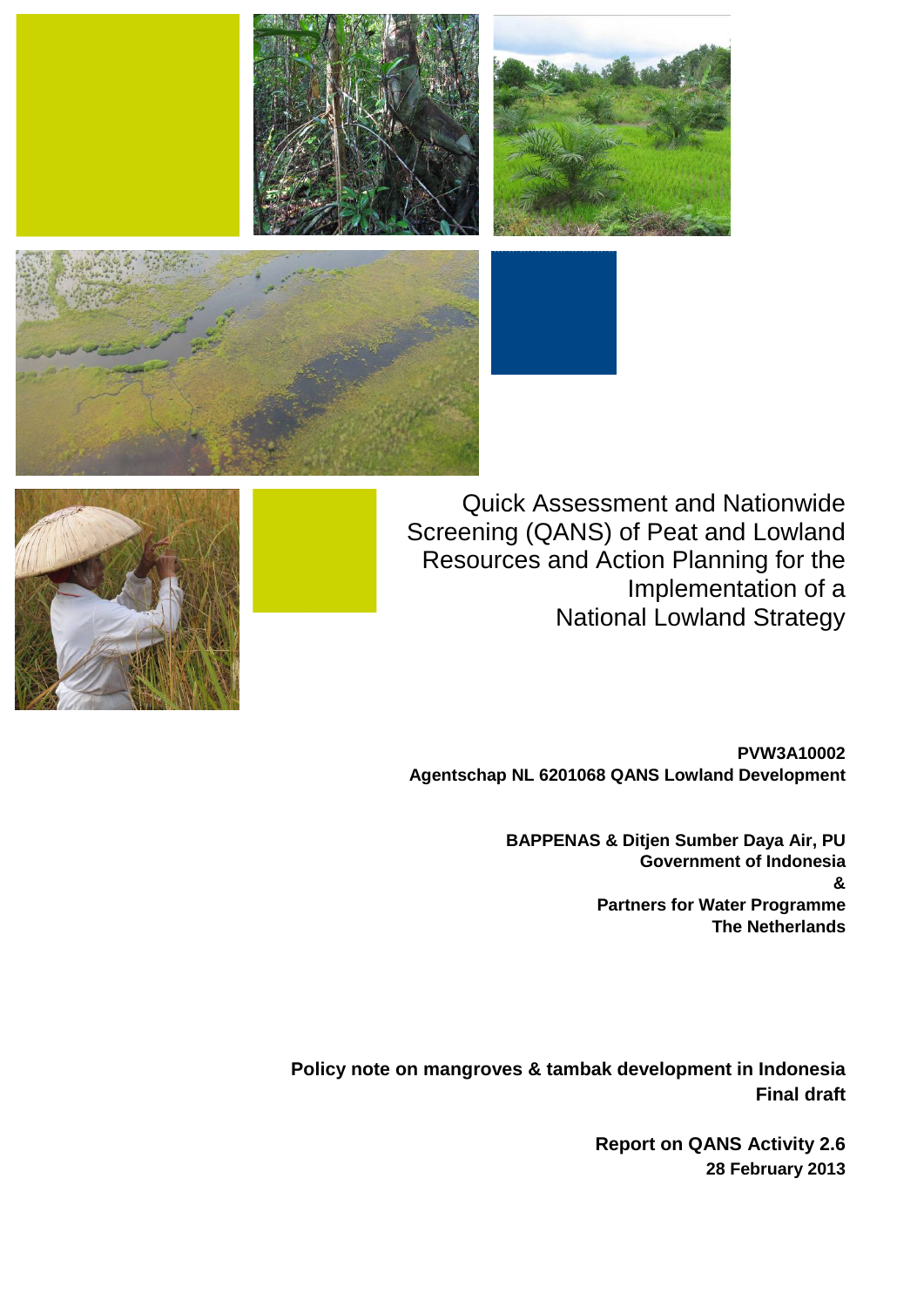This Policy Note has been prepared as part of the *Quick Assessment and Nationwide Screening of*  Peat and Lowland Resources and Action Planning for the Implementation of a National Lowland *Strategy* (QANS project) for the Indonesian Ministry of Public Works (PU) and Bappenas, funded by the Netherlands Partners for Water Programme (PfW), Agentschap NL 6201068 QANS Lowland Development (PVW3A10002). With QANS, PfW aims to support the Government of Indonesia in its efforts to achieve sustainable development of the lowlands, while at the same time promoting Dutch expertise and know-how in the water sector. QANS is implemented by a consortium consisting of Euroconsult Mott MacDonald (EMM) from the Netherlands in the lead, in association with DHV B.V. (the Netherlands/Jakarta), WUR/ Wageningen University and Research Centre (the Netherlands), Deltares (the Netherlands/Jakarta) and PT. INDEC Internusa (Bandung).

This Policy Note on *Mangroves and tambak development in Indonesia* was prepared by Wim Giesen (Euroconsult Mott MacDonald; [wim.giesen@mottmac.nl\)](mailto:wim.giesen@mottmac.nl), Ingrid Gevers (Centre for Development Innovation, Wageningen UR; [Ingrid.Gevers@wur.nl\)](mailto:Ingrid.Gevers@wur.nl) and Mohammad Ilman (tambak consultant; [muh.ilman@gmail.com\)](mailto:muh.ilman@gmail.com). This paper can be cited as:

*Giesen, W., GJM. Gevers and M. Ilman (2013) - Policy note on mangroves & tambak development in Indonesia. Quick Assessment and Nationwide Screening (QANS) of Peat and Lowland Resources and Action Planning for the Implementation of a National Lowland Strategy - PVW3A10002. Agentschap NL 6201068 QANS Lowland Development. Euroconsult Mott MacDonald, Deltares, Wageningen UR and partners, for Ministry of Public Works and Bappenas, Government of Indonesia and Partners for Water (Netherlands).*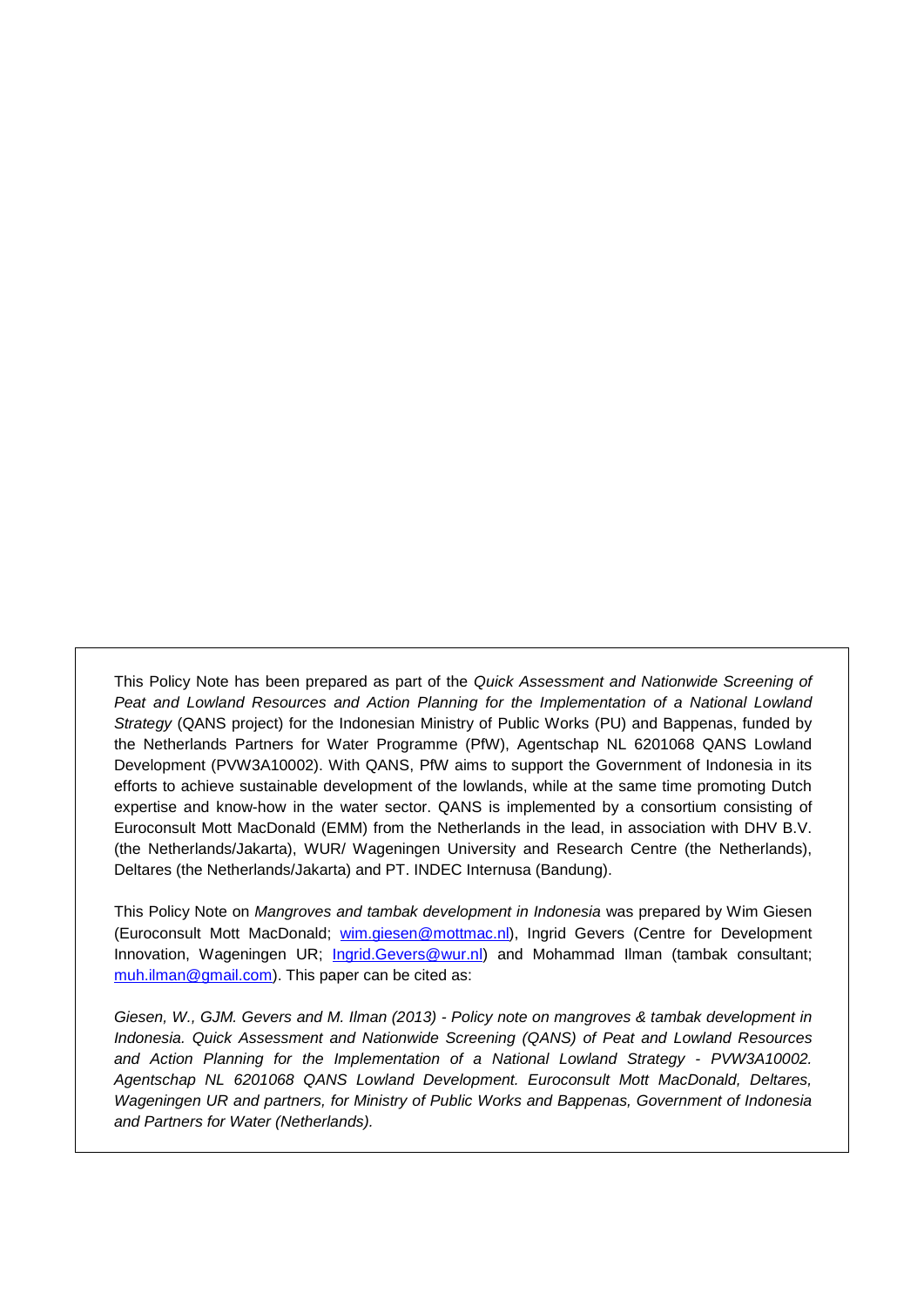## **1. History of mangrove development**

1.1 **Mangrove areas.** Indonesia has the largest mangrove area in the world. However, over the past 4 decades this area has declined from over 4 million hectares (Mha) to 2.7 Mha (2010). These latest figures are from the Indonesian Forestry Department's mapping section, Baplan.

*Much higher figures are often quoted, but these are either outdated or are not based on detailed studies.* <sup>0</sup>

1.2 **Mangroves per island (-group).** Most mangroves can be found in Papua, with 1,335 (Mha), followed by Kalimantan (0.587Mha), Sumatra (0.469Mha), Maluku (0.201Mha), Sulawesi (0.191 Mha), Java & Bali (0.050Mha) and Nusa Tenggara (0.039Mha). 47% of mangroves are primary while 53% are secondary growth, which in the latter case means that they have been cleared and/or felled and are (in the process of) recovering. The % primary mangrove varies from 15% on Kalimantan to 28% on Java & Bali & 73% on Papua.





#### **2. Mangrove legal status**

2.1 **Forestry status.** Most (88%) of Indonesia's mangroves are legally managed by the Ministry of Forestry, while only 12% have a non-forestry (APL) status. Almost half (46%) of all mangroves have a production forest (HP) status, which can be either normal production (HPB), limited production (HPT) or for conversion (HPK). The remaining 42% are protected, either as a reserve for biodiversity protection (HSA, 21%), or as a coastal protection forest (HL). Mangroves are often claimed by the Ministry of Marine Affairs & Fisheries (KKP) in programs for fishpond development (see 5).

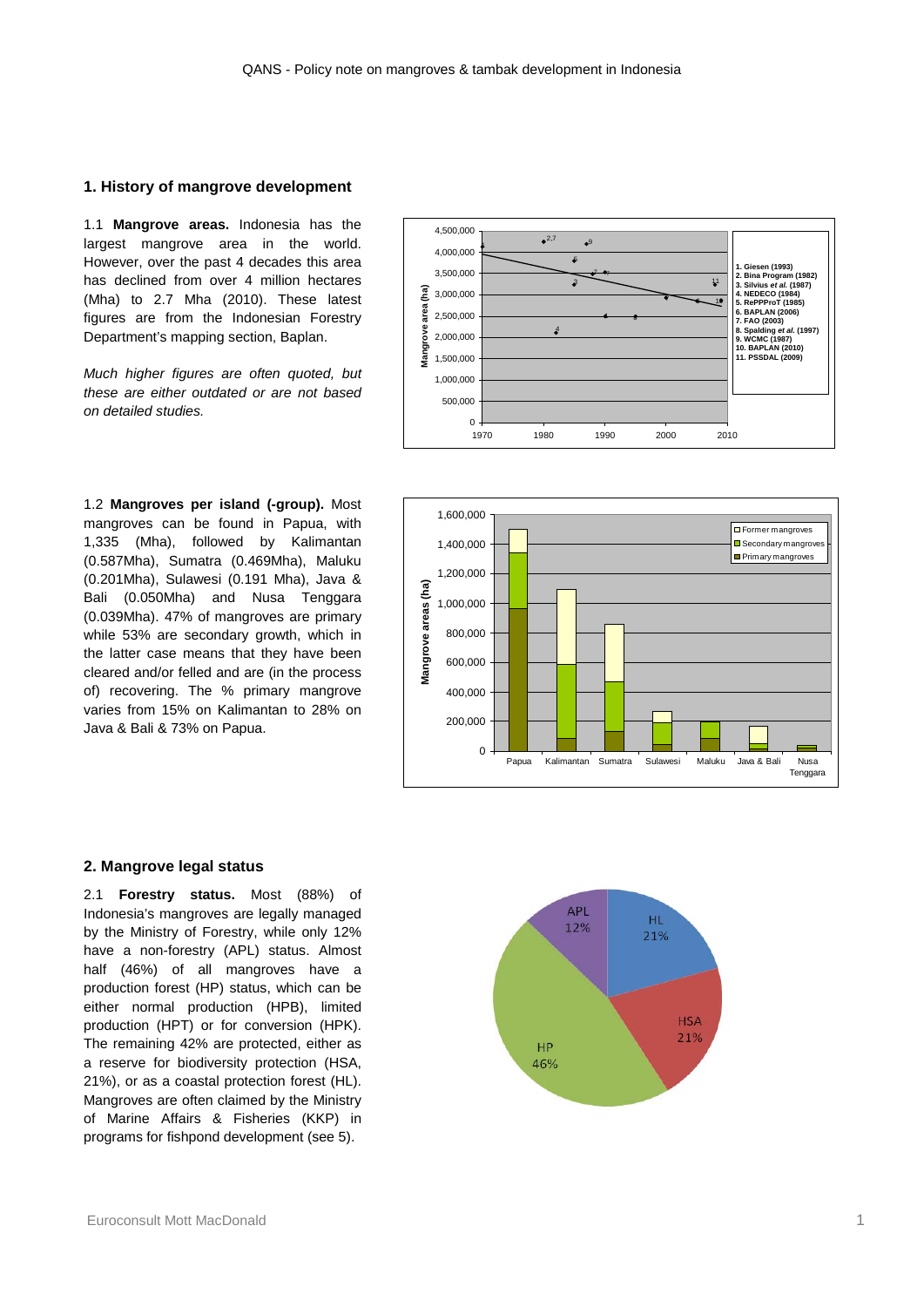2.2 **Forestry status per island (-group).**  About 90% of mangroves are located in Papua, Kalimantan and Sumatra. Forest status categories are not equally divided across the three islands (see figure). Production forest (HP) is distributed equally (pro rata) across the three islands, but Kalimantan has a very high percentage of non-forest mangroves (34%), while almost half (48%) of Papua's mangrove are protected, either for coastal protection (HL) or as a reserve (HSA).



## **3. Mangrove protection & biodiversity**

3.1 **Mangrove reserves.** About 617,000 ha of mangroves were included in Indonesia's Protected Area Systems (HSA) in 2000, declining to 577,000 ha in 2010. This is a 6.4% loss, which compares to an overall 7.4% loss of mangroves nation-wide over the same period. Most (61%) HSA mangroves occur in Papua, while a further 32% occur in Sumatra and Kalimantan. HSA mangroves are particularly underrepresented in Kalimantan, which has 20% of all mangroves but only 13% of mangrove reserves, in terms of area.

3.2 **Threatened mangrove species.**  Indonesia has the most biodiverse mangroves in the world, with 219 higher plant species, including 49 'true mangrove' plant species (found only in the mangrove habitat) and 170 mangrove associate species. Kalimantan has the highest number of true mangrove plant species (39), while Java has the highest number of associate species (166), including a large number of herbaceous weeds. 28 species are threatened, including 12 true mangrove species and 14 Southeast Asian endemics (see list).



| Threatened mangrove species in Indonesia |                 |                           |                       |                |                            |
|------------------------------------------|-----------------|---------------------------|-----------------------|----------------|----------------------------|
| Southeast Asian Endemics                 |                 |                           | True Mangrove species |                |                            |
|                                          | Family          | <b>Species</b>            |                       | Family         | <b>Species</b>             |
| 1                                        | Ericaceae       | Rhododendron brookeanum   | 1                     | Acanthaceae    | Acanthus volubilis         |
| $\overline{2}$                           | Euphorbiaceae   | Blumeodendron tokbrae     | 2                     | Arecaceae      | Phoenix paludosa           |
| 3                                        | Euphorbiaceae   | Blumeodendron tokbrae     | 3                     | Malvaceae      | Brownlowia tersa           |
| 4                                        | Euphorbiaceae   | Croton heterocarpus       | 4                     | Malvaceae      | Campnostemon philippensis  |
| 5                                        | Flacourtiaceae  | Scolopia macrophylla      | 5                     | Malvaceae      | Heritiera globosa          |
| 6                                        | Leguminosae     | Dalbergia menoeides       | 6                     | Lythraceae     | Sonneratia ovata           |
| 7                                        | Loranthaceae    | Amyema anisomeres         | 7                     | Myrsinaceae    | Aegiceras floridum         |
| 8                                        | Malvaceae       | Campnostemon philippensis | 8                     | Rhizophoraceae | Bruguiera exaristata       |
| 9                                        | Malvaceae       | Heritiera globosa         | 9                     | Rhizophoraceae | Bruguiera hainesii         |
| 10                                       | Melastomataceae | Ochthocharis bornensis    | 10                    | Rhizophoraceae | Ceriops decandra           |
| 11                                       | Myrsinaceae     | Aegiceras floridum        | 11                    | Rhizophoraceae | Kandelia candel            |
| 12                                       | Orchidaceae     | Oberonia laeta            | 12                    | Rubiaceae      | Scyphiphora hydrophyllacea |
| 13                                       | Orchidaceae     | Oberonia rhizophoreti     |                       |                |                            |
| 14                                       | Rubiaceae       | Ixora timorensis          |                       |                |                            |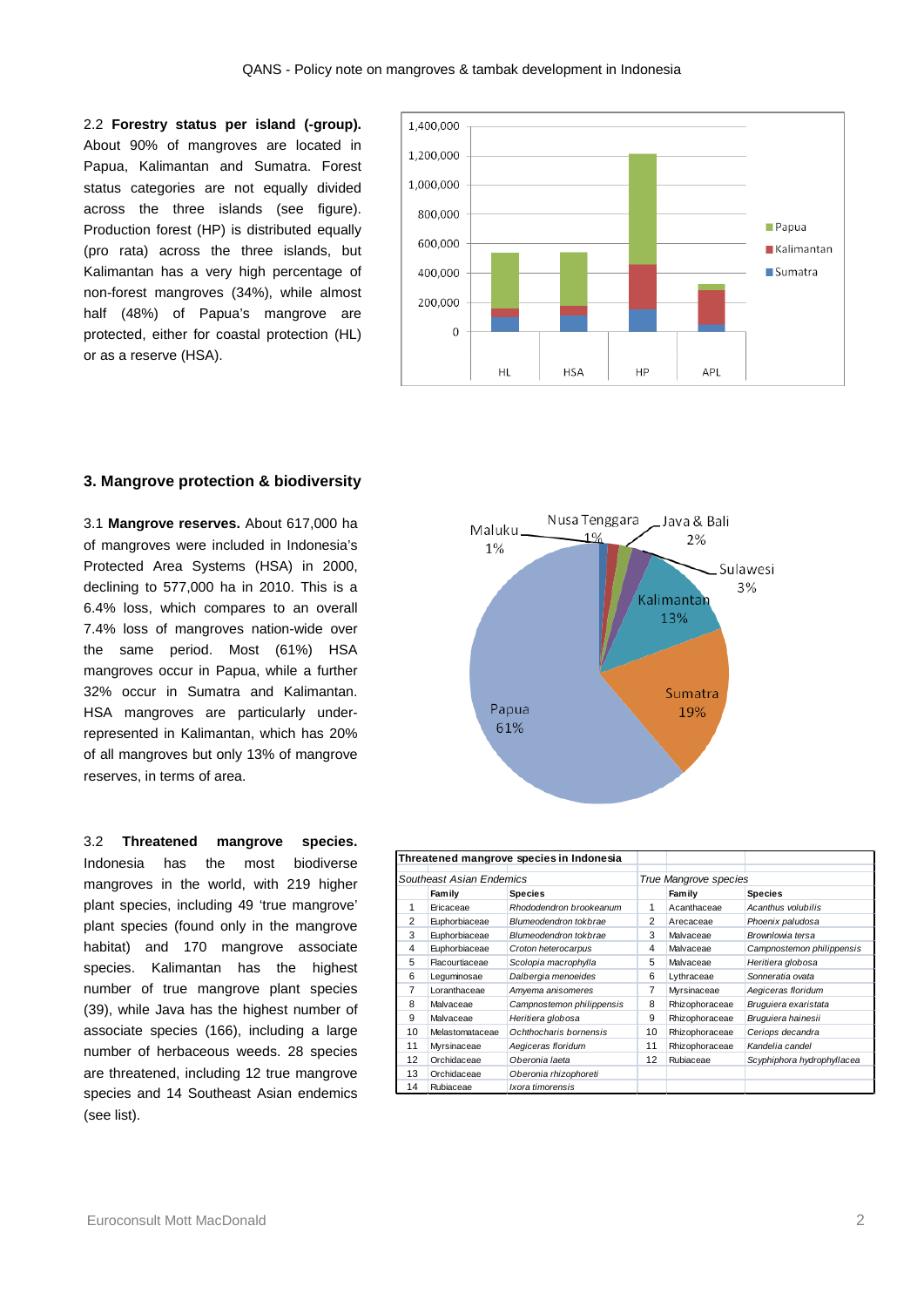## **4. Mangrove green-belts**

4.1 **Coastal protection.** Mangroves are important for protection of coastlines, as they can reduce storm surge water levels and reducing surface waves. They can potentially play a role in coastal defence, either alone or together with other measures such as early warning systems and sea walls. 1 km of mangrove can reduce storm surges by up to 50cm and wind induced waves by up to 75%. According to Bappenas studies, climate change is expected to lead to more frequent and violent storms, along with a sea level rise of about 65cm this century. Hints of increased erosion are already evident in some coastal areas (e.g. parts of West Kalimantan), even in well-vegetated areas, and are perhaps early signs of the effects of climate change.

4.2 **Coastal green-belt**. Indonesia had green-belt regulations (e.g. Joint Ministerial Decrees, No. KB 550/246/ KPTS/4/1984 and No. 082/KPTS II/1984; Presidential Decree (Kepres) No. 32, 1990), but following decentralisation legislation in 2004, green-belt legislation became a matter of interpretation at provincial level. As a result, green-belts are no longer enforced at provincial or district level, and development of coastal zones occurs unbridled. Law No. 27 of 2008 on Management of Coasts and Small Islands could potentially have filled the void, but detailed regulations that should have been issued at a lower level of legislation remain absent. In absence of provincial green-belt policies and legislation, Kepres 32/1990 seems the most appropriate; this stipulates that the coastal mangrove belt is minimally to be 130 metres times the average tidal range (in metres).



# **5. Mangrove conversion**

5.1 **Land use changes**. Indonesian mangroves have declined in area by about one third since 1980, which means that about 1.33 Mha of mangrove have been converted to other land use/land cover. Conversion to brackish-water fish-ponds (tambak) is as the main cause of decline, but this accounts for only half of the conversion, as by 2010 tambak totalled 636,000 ha in 2010. WACLIMAD assessments of mangrove conversion from 2000-2006 indicates that most of the remainder ends up as degraded, unproductive habitat, with only small percentages (2-3%) becoming rice paddies, coconut groves and so on.



*Mangrove conversion in Indonesia by 2010*

5.2 **Carbon emissions.** It has emerged that mangroves are among the most carbon rich forest ecosystems in the world. Mangrove deforestation generates emissions of 0.02–0.12 Gt (billion tons) of carbon per year—as much as around 10% of emissions from deforestation globally, although mangroves accounting for just 0.7% of tropical forest area. Similar to peat swamp forests, much of the carbon stored in mangroves occurs in sediments, and over time this is far greater than aboveground carbon. Indo-Pacific mangroves store about 1,000 tons of carbon/ha, of which about 160 tons/ha is in aboveground biomass. The rest stored underground, of which about 40% in the topmost 30 cm. Based on land use changes from 2000-2006, is has been calculated that mangrove loss and conversion in Indonesia results in an annual emission of about 70 Mt of carbon per year, which compares to 760 Mt for forestry and LU changes, 500 Mt for peat land fires, 350 Mt for peat decomposition and 2,051 Mt overall for Indonesia. As a ballpark figure, mangrove conversion contributes about 3.4% of all carbon emissions in Indonesia.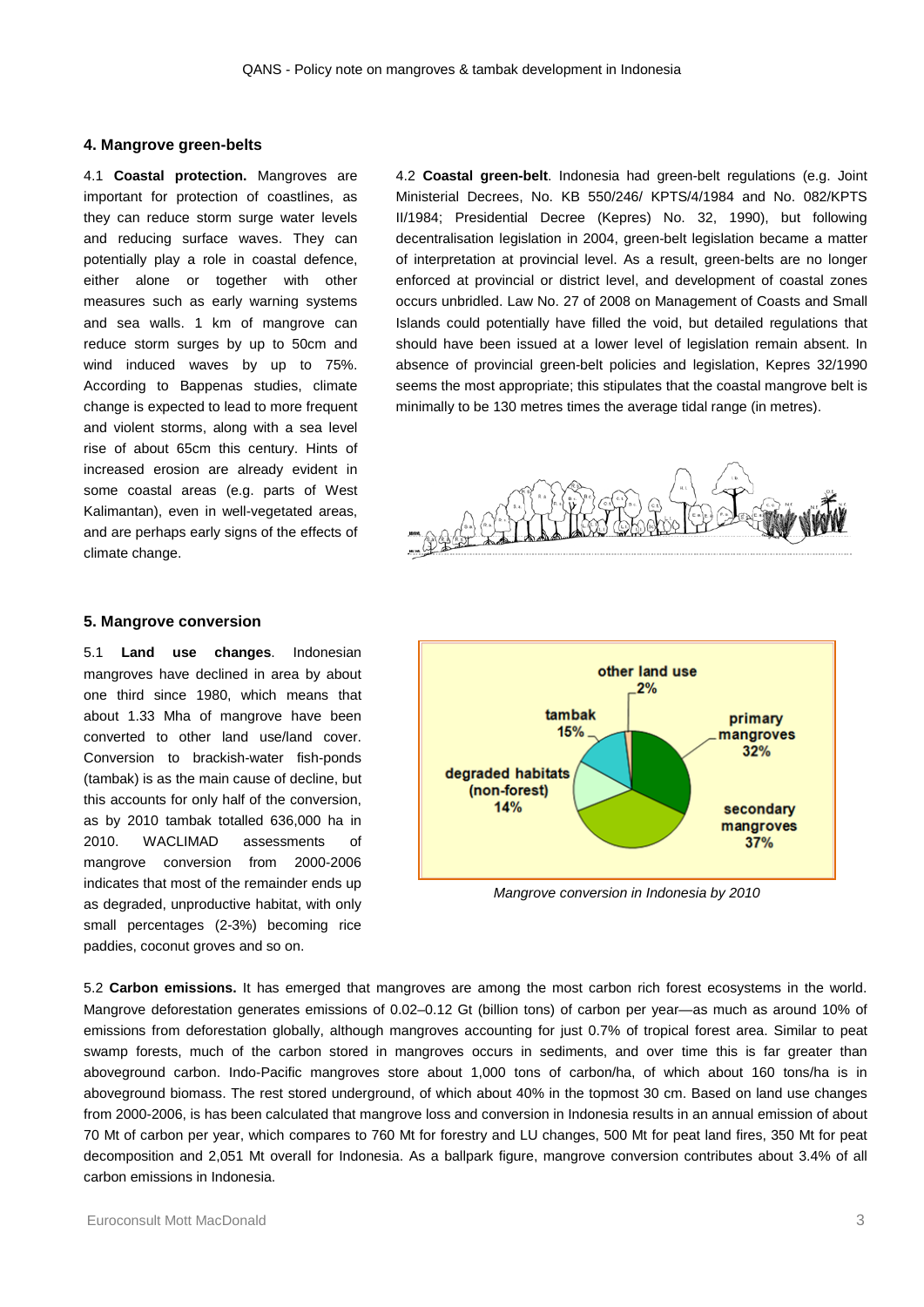# **6 Mangrove forestry use**

6.1 **Mangrove concessions**. In 2009, 324,000 ha of mangrove were under concession, down from 455,000 ha in 1980 and 877,000 ha in 1985. Of the total area of mangrove under logging concessions, 282,768 ha (87%) is located in Papua, while 35,341 ha (11.2%) is located in Kalimantan and only 5,670 ha (1.7%) in Sumatra. In all, there are 23 forest concession companies (HPH) active in Papua, 13 in Kalimantan and only one in Sumatra. Production of logs (see figure) has steadily declined in the last decade, but figures on the other key mangrove products such as chips (for boards and pulp) and charcoal (for export) are unavailable.

6.2 **Secondary degraded habitat.**  Unsustainable forestry practices may have contributed to degradation, as clear-felled areas may be colonised by fast-growing mangrove herbaceous species such as *Acanthus ilicifolius, Acrostichum aureum* and *Derris trifoliata* (see photograph) than can prevent natural regeneration by outcompeting tree species. Such degraded areas can remain locked in a stable condition for many year.



*Mangrove log production in Indonesia*



## **7. Tambak development to date**

7.1 **Development of tambak area**. The total area of tambak (brackish-water fishponds) has increased from 145,000 ha in 1960, to 268,742 ha in 1990 and 636,000 ha in 2010. Provinces with the largest tambak areas are East Kalimantan (137,000 ha), South Sulawesi (97,000 ha), East Java (85,000 ha), Central Java (75,000), West Java (71,000 ha) and South Sumatra (41,000 ha) (KKP, 2010). Since 2000, expansion of tambak has been particularly rapid in Kalimantan, where during 2002-2010 the area increased 2.5 times.



*Source: KKP GIS database 2010.*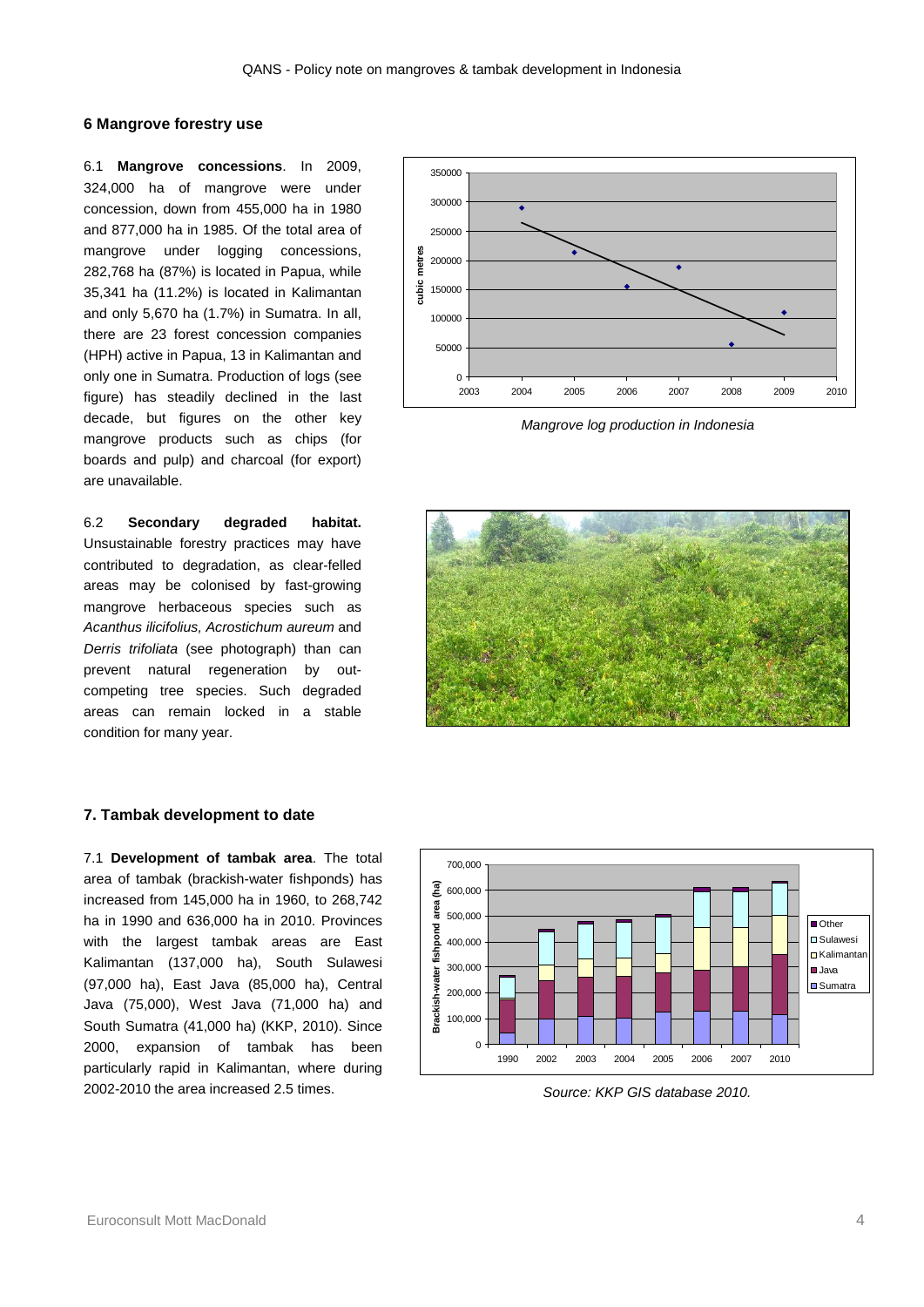#### 7.2 **Challenges faced**

Despite the rapid growth of the industry, there have been setbacks in the production due to diseases and the increased concern about the environmental sustainability and social impacts of shrimp farming. Shrimp farms are often developed in mangrove areas leading to a loss in biodiversity, and pollution from ponds is flushed into the surrounding ecosystem by tides. Conversion of mangroves has also increased the rate of coastal erosion by removing the protective green belt (see images, right). The technical knowledge base of the majority of the shrimp farmers is low and most farms have a shortage of input supplies such as shrimp fry, good quality shrimp feed, regular supply of electricity and limited infrastructure development. The lack of accurate information and knowledge available to the farmers consequently results in inappropriate farming techniques, disease and production losses

7.3 **Conversion & productivity.** Widespread mangrove conversion for tambak aquaculture was seen as a way to increase shrimp production. However, experience in many parts of Indonesia has often proven the opposite. A good example is the Mahakam delta in East Kalimantan. In 1996 a total of 13,688 ha mangroves converted to tambak produced about 6,000 ton of shrimp. Driven by increased shrimp prices in the late 1990s, mangroves were continuously cleared and developed into tambak. By 2001 the total tambak area in the Mahakam Delta quintupled to 74,843 ha. However, the shrimp production over the same 5 year period only doubled to around 11,000 ton. This highlights that the constant conversion of mangrove to tambak has had an adverse effect on the shrimp productivity decreasing from 400 kg/ha/year to less than 150 kg/ha/year over a 5 year period.



*In bottom image, disappeared mangroves are outlined in red, and tambak in yellow.*

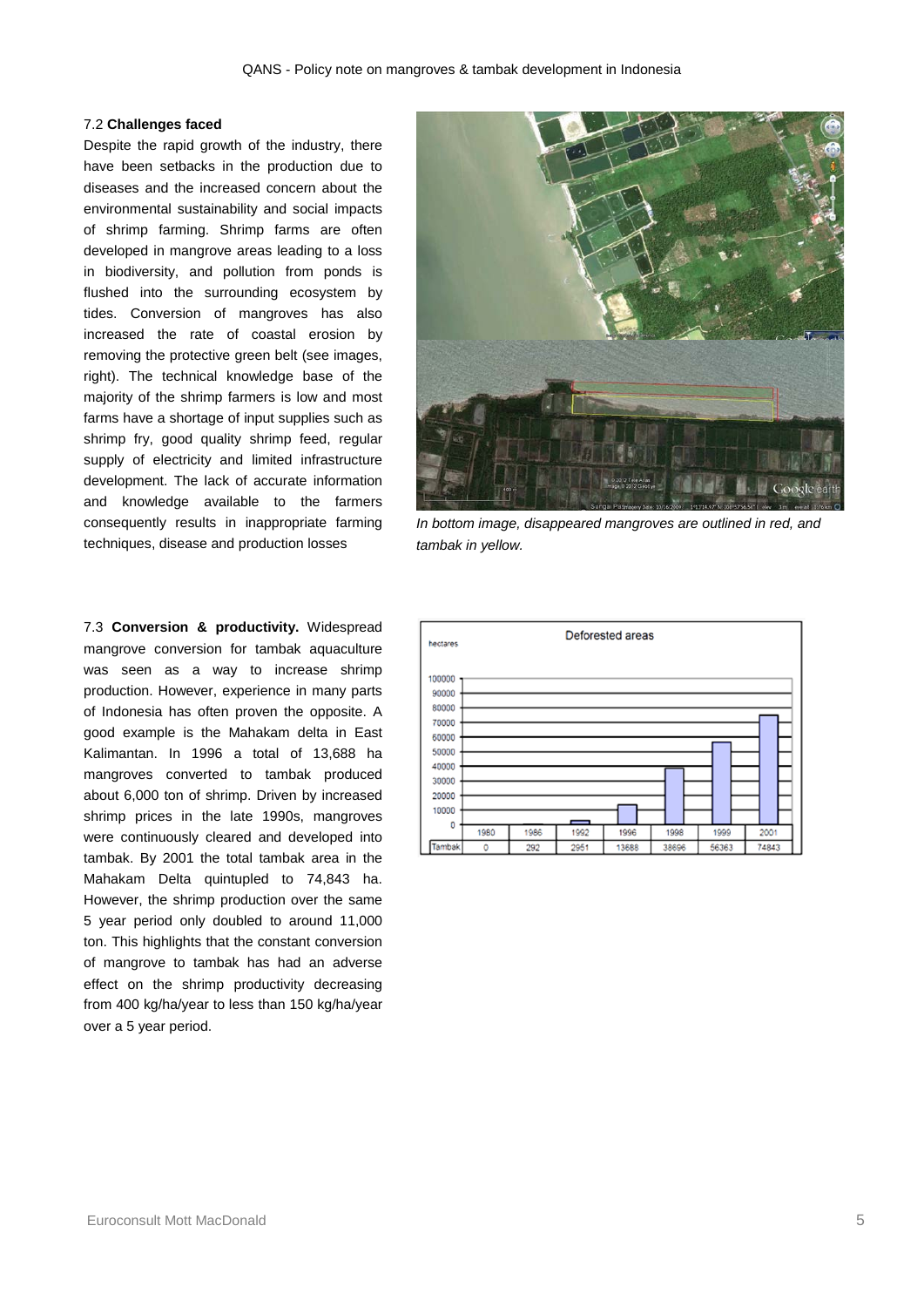7.4 **A case of two shrimp species.** The Indonesian shrimp industry very much relies on two major species: *Penaeus monodon* or Black tiger shrimp and *Litopenaeus vannamei* or Pacific Whiteleg (Vanname) shrimp. Vannamei was introduced to commercial farms in East Java in 2003 in an attempt to maintain production levels after continuous harvest failure due to disease of Black Tiger shrimp starting in the mid-nineties. Initially, Vannamei shrimp was found to be much easier to culture as the species appeared relatively resistant to viruses attacking Black Tiger shrimp. Between 2004-2008 the national production of Vannamei increased from 53,000 ton to 209,000 ton, far exceeding production levels of the Black Tiger shrimp that varied between 90,000-150,000 ton. The impact of introduced Vannamei on the ecosystems has never been studied in Indonesia, which is worrying as in recent years Vannamei has also become susceptible to viral infections such as Myo and White Spot. Government plans to increase Vannamei production should therefore always include a risk assessment and bear in mind that escaped shrimp (an alien species) could affect the wild shrimp populations. Wild shrimp provide an important livelihood in areas with high quality native shrimp brood stock such as Aceh, and in traditional tambak areas along the east coast of South Sulawesi, East Kalimantan, West Kalimantan and along Sumatra's east coast.

.



*Black Tiger shrimp production ranges between 90-150,000 metric tons/annum, while Vannamei increased from 50-210,000 tons from 2004-2008, but dropped to 110,000 tons in 2011.*